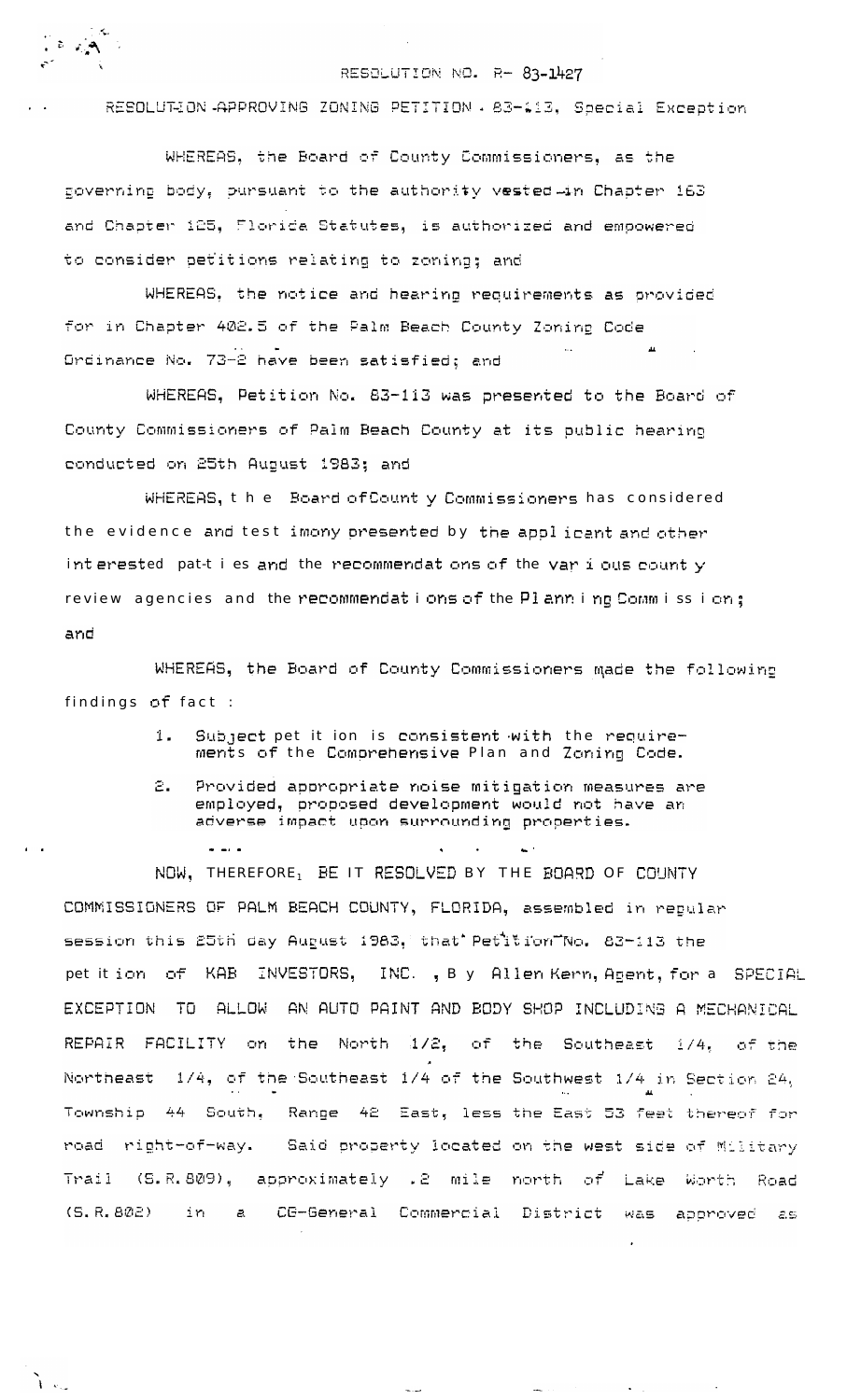adventised subject to the following conditions:

 $\mathcal{F}^{\mathcal{F}}_{\mathcal{F}}$  , where  $\mathcal{F}^{\mathcal{F}}_{\mathcal{F}}$ 

Prior to site plan certification, the developer shall  $1.$ enter into a written agreement for utility services with the Palm Beach County Utilties Department.

 $\lambda$ 

- 은. Prior to the issuance of a Certificate of Occupancy, the developer shall construct a six-foot high masonry wall along the project's west property line supplemented by a ten foot wide landscape buffer including<br>canopy trees planted at twenty feet on center.
- Service bays shall be oriented toward either the east<br>Or south. Unless an enclosed service court is З. provided no openings will be permitted in the north or west building walls except for emergency fire exits. In addition, any air compressor equipment shall be contained within an enclosed building.
- The site plan shall be reconfigured to permit two-way 4. traffic movements within this site.
- $5<sub>1</sub>$ This development shall retain onsite 85% of the storm water runoff generated by a three (3) year storm per<br>requirements of the Permit Section, Land Development Division.  $\mathcal{L}_{\mathcal{A}}$  .  $\mathbf{u}$
- 6. The developer shall relocate the proposed driveway to the north property line.
- $7<sub>1</sub>$ The developer shall construct a left turn lane, south approach, on Military Trail at the first median opening north of the site.
- 8. The developer shall contribute Three Thousand Six Hundred Dollars (\$3,600.00) toward the cost of meeting this project's direct and identifiable impact, to be paid at the time of the building permit.
- 3. The developer shall take reasonable precautions during the development of this property to insure that fugi-<br>tive particulates (dust particles) from this project do not become a nuisance to neighboring properties.
- The devel oper shall take necessary measures during the 10. development of this property to prevent pollutant runoff to nei ohboring arid nearby surface water-s.
- 11. Hours of operation shall be limited to the hours between 7:30 A.M. to 6:00 P.M.

Commissioner Wilken , moved for approval,

.. of the petition. The motion was seconded by Commissioner Koehler, and upon being put to a vote, the vote was

 $\mathcal{L}(\mathcal{L})$  and  $\mathcal{L}(\mathcal{L})$ 

as follows:

| السفيسيان بالأحام           |                   |
|-----------------------------|-------------------|
| Peggy E. Evatt, Chairman    | $--$ ABSENT       |
| Ken Spillias, Vice Chairman | -- ABSENT         |
| Dennis P. Koehler, Member   | $--$ AYE          |
| Dorothy Wilken, Member      | $--$ AYE          |
| Bill Bailey, Member         | $ \overline{AYE}$ |
|                             |                   |

ا بھا

 $\mathcal{L}_{\text{max}}$